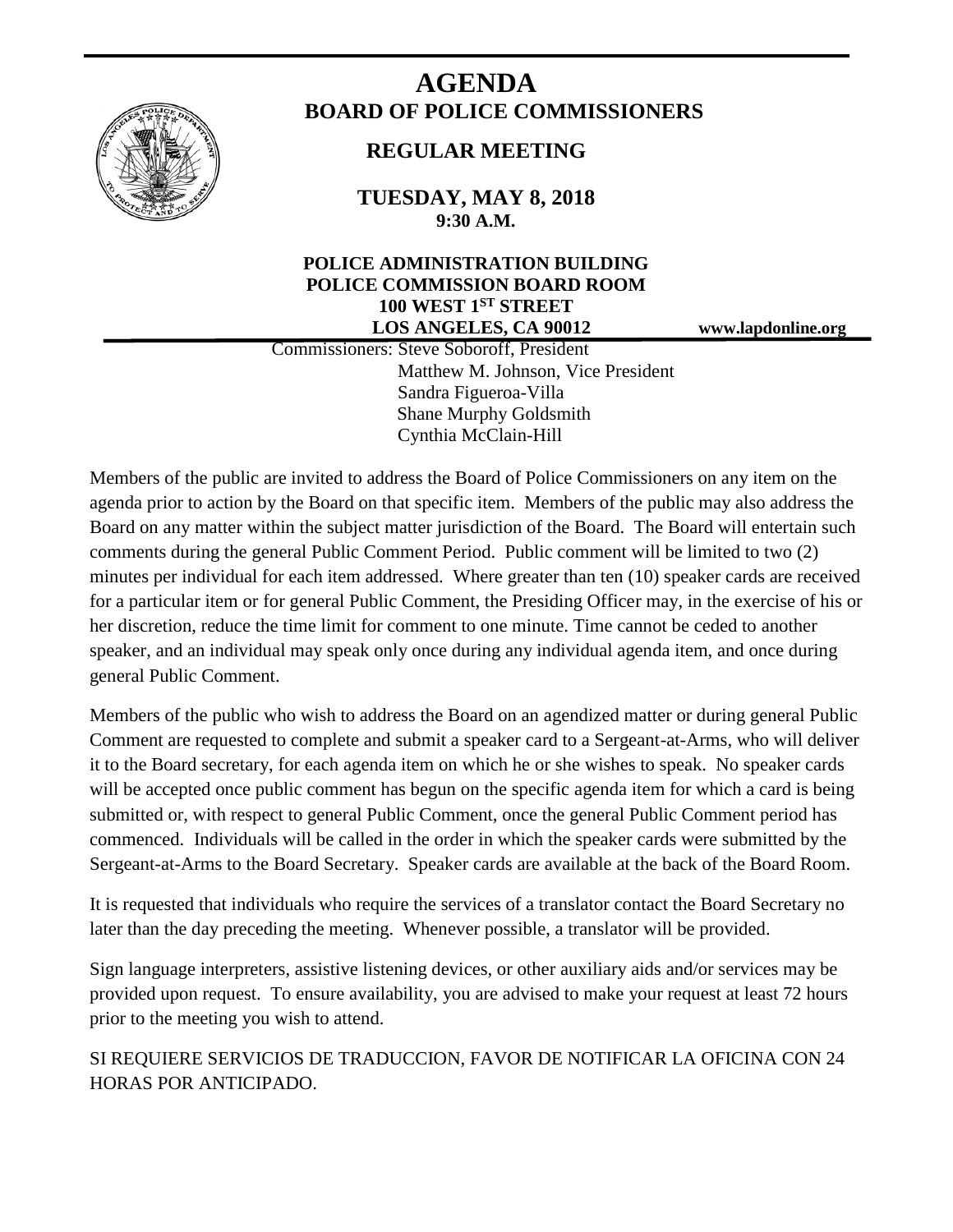#### 1. **CONSENT AGENDA ITEMS**

A. DEPARTMENT'S REPORT, dated April 27, 2018, relative to the donation of a horse named "Penny," valued at \$9,000.00, from the William H. Parker Police Foundation, this horse "Penny" will increase the Mounted Platoon's deployable horses, allowing more officers to work in the field, for the benefit of Metropolitan Division's Mounted Platoon, as set forth. **IDPC #18-0146** 

Recommendation(s) for Board action:

APPROVE the Department's report and ACCEPT the donation.

B. DEPARTMENT'S REPORT, dated April 27, 2018, relative to the donation of a reception and documentary screening of a film that promotes the ancient Indian philosophy of nonviolence, valued at \$5,000.00, from the Los Angeles Police Foundation, for the benefit of Community Relationship Division, as set forth.

[\[BPC #18-0147\]](http://www.lapdpolicecom.lacity.org/050818/BPC_18-0147.pdf)

Recommendation(s) for Board action:

APPROVE the Department's report and ACCEPT the donation.

C. DEPARTMENT'S REPORT, dated April 27, 2018, relative to a donation of a Keurig K coffee maker, valued at \$150.00, from Topanga Area Police Foundation, for the benefit of Topanga Area, as set forth. [\[BPC #18-0148\]](http://www.lapdpolicecom.lacity.org/050818/BPC_18-0148.pdf)

Recommendation(s) for Board action:

APPROVE the Department's report and ACCEPT the donation.

D. DEPARTMENT'S REPORT, dated May 4, 2018, relative to a monetary donation totaling \$100.00, from the Valley Traffic Advisory Council, to be used to reimburse the Child Passenger Safety re-certification fee for two officers, for the benefit of Valley Traffic Division, as set forth. [\[BPC #18-0149\]](http://www.lapdpolicecom.lacity.org/050818/BPC_18-0149.pdf)

Recommendation(s) for Board action:

APPROVE the Department's report and ACCEPT the donation.

E. DEPARTMENT'S REPORT, dated May 4, 2018, relative to a monetary donation in the amount of \$600.00, from Police and Community Together, to be utilized for food and recreational activities and events, for the benefit of the West Los Angeles Area Cadet Program, as set forth. **IDPC #18-0150** 

Recommendation(s) for Board action:

APPROVE the Department's report and ACCEPT the donation.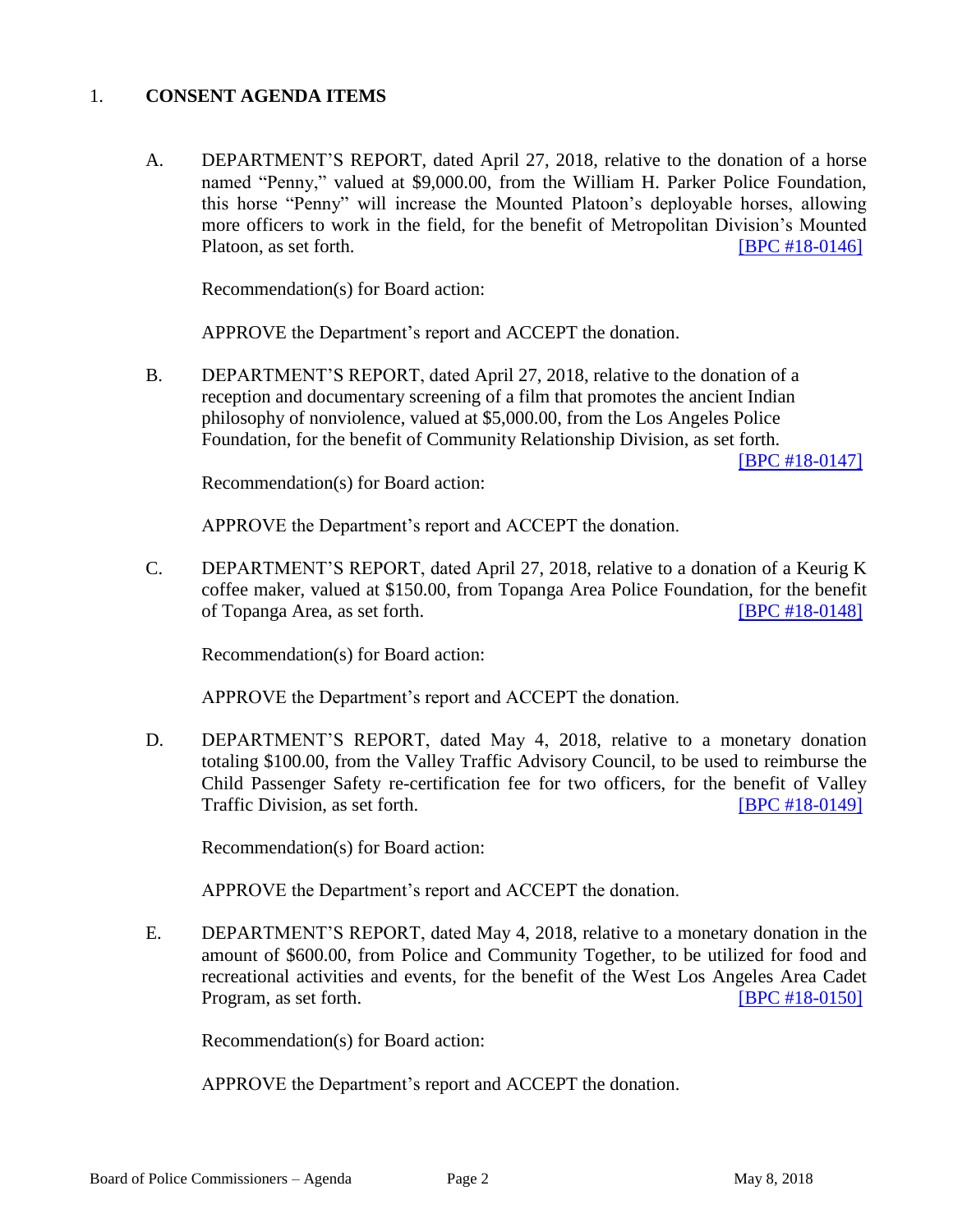F. DEPARTMENT'S REPORT, dated April 27, 2018, relative to a monetary donation in the amount of \$3,000.00, from Van Nuys Jeopardy Program, Inc., to be utilized for food and recreational activities and events, for the benefit of the Van Nuys Jeopardy Program, as set forth. **IBPC #18-0151** 

Recommendation(s) for Board action:

APPROVE the Department's report and ACCEPT the donation.

G. DEPARTMENT'S REPORT, dated April 27, 2018, relative to a monetary donation in the amount of \$5,000.00, from LAPD Devonshire PALS, to be utilized for food and recreational activities and events, for the benefit of the Devonshire Area Cadet Post, as set forth. **IBPC #18-0152** 

Recommendation(s) for Board action:

APPROVE the Department's report and ACCEPT the donation.

### 2. **REGULAR AGENDA ITEMS**

A. DEPARTMENT'S REPORT, dated April 26, 2018, relative to the request for payment of reward offers on City Council File Nos. 09-0010-S9 and 10-0010-S20, as set forth.

[\[BPC #18-0153\]](http://www.lapdpolicecom.lacity.org/050818/BPC_18-0153.pdf)

Recommendation(s) for Board action:

APPROVE the Department's report and TRANSMIT to the Mayor and City Council.

B. CONTINUED FROM MAY 24, 2018 DEPARTMENT'S REPORT, dated April 18, 2018, relative to Tactics Training Review Committee – Defined – Revised, as set forth. [\[BPC #18-0143\]](http://www.lapdpolicecom.lacity.org/050818/BPC_18-0143.pdf)

Recommendation(s) for Board action:

APPROVE the Department's report.

C. DEPARTMENT'S REPORT, dated May 3, 2018, relative to the Revolving Training Fund Budget for Fiscal Year 2018-2019, as set forth. **IBPC #18-0154** 

Recommendation(s) for Board action:

APPROVE the Department's report and TRANSMIT concurrently to the Mayor and City Council.

### 3. **REPORT OF THE CHIEF OF POLICE**

- Significant Incidents and activities occurring during the period of April 24, 2018 through May 8, 2018
- Crime Statistics
- Recruitment/Reinstatement/Reassignment of Officers
- Department Personnel Strength